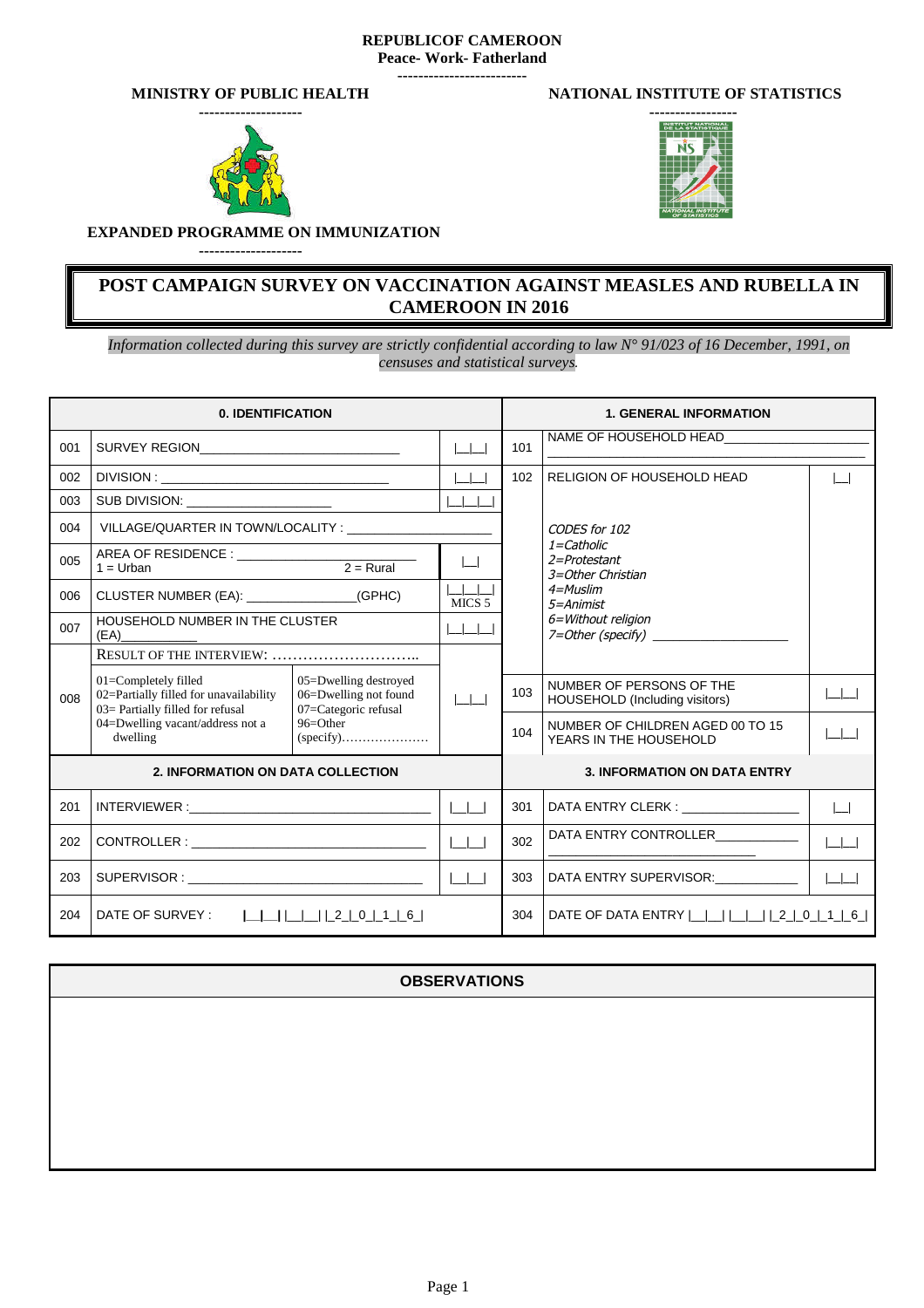| Names and first names of household<br>members                                                                                                                                                                                                                                                                                                    |                                                                                                                                                |                                          |                                                                           |  |  |  |
|--------------------------------------------------------------------------------------------------------------------------------------------------------------------------------------------------------------------------------------------------------------------------------------------------------------------------------------------------|------------------------------------------------------------------------------------------------------------------------------------------------|------------------------------------------|---------------------------------------------------------------------------|--|--|--|
|                                                                                                                                                                                                                                                                                                                                                  |                                                                                                                                                |                                          |                                                                           |  |  |  |
| 1.1 Household composition<br>.Establish a complete list of all household members,<br>starting with the household head and ask the following<br>questions for each member.                                                                                                                                                                        |                                                                                                                                                |                                          |                                                                           |  |  |  |
| 01<br>02<br>03<br>05<br><b>Serial number</b><br>04<br>06<br>07<br><b>CM01</b>                                                                                                                                                                                                                                                                    | 08                                                                                                                                             | 09                                       | 10                                                                        |  |  |  |
| Of which sexis (Name)?<br><b>CM02</b><br>$\lfloor$<br>$\Box$<br>$\Box$<br>$\Box$<br>$\boxed{\phantom{1}}$<br>$\boxed{\phantom{1}}$<br>$l = Male$<br>$2=$ Female                                                                                                                                                                                  | $\begin{array}{c} \hline \end{array}$                                                                                                          | $\boxed{\phantom{1}}$                    | $\boxed{\phantom{1}}$                                                     |  |  |  |
| What is(Name)'s relationship<br>with the household head?<br><b>CM03</b><br>$\lfloor 0 \rfloor \lfloor 1 \rfloor$<br>$\Box$<br>$\Box$<br>$\sim 10^{-1}$<br>$\Box$<br>$\Box$<br>$\mathbb{R}^n$<br>(SEECODES)                                                                                                                                       | $\vert \cdot \vert$                                                                                                                            | $\Box$                                   | $\begin{array}{c} \boxed{\phantom{0}} \\ \boxed{\phantom{0}} \end{array}$ |  |  |  |
| CODES for CM03 : $01$ = Household head (HH)<br>$04 =$ Son in-law or Daughter in-law<br>07 =Father in-law/Mother in-law<br>10=Uncle/Aunt<br>$02 =$ Spouse of the HH<br>$05 = Grand son/Grand daughter$<br>$08 = Brother/Sister$<br>$03 =$ Son or daughter<br>$06 =$ Father/Mother<br>$12=$ Other relatives<br>$09 =$ Brother in-law/Sister in-law | 13= Adopted/Foster/Stepchild<br>$11 = \text{Nephew/Niece } 14 = \text{House}$ servant (live in household)<br>96 = Other (Not related)<br>98=DK |                                          |                                                                           |  |  |  |
| What is $(Name's)$ date of<br>D                                                                                                                                                                                                                                                                                                                  |                                                                                                                                                |                                          |                                                                           |  |  |  |
| birth?<br>$\overline{M}$<br><b>CM04</b><br>98 if day or month is unknown<br>$\mathbf Y$<br>$1 - 1 - 1$<br>$\overline{\phantom{a}}$<br>$\Box$<br>$\pm$ $\pm$<br>$\Box$<br>$\blacksquare$<br>$\mathbf{1}$                                                                                                                                          |                                                                                                                                                | $\Box$                                   | $\mathbf{1}$ $\mathbf{1}$ $\mathbf{1}$                                    |  |  |  |
| 9998 if year is unknown<br>How old is (Name)?<br>1=in months if age $<$ 12 months<br>Age unit $\Box$<br>Age unit $\vert$ $\vert$<br>Age unit $\vert$<br>Age unit $\vert$<br>Age unit $\lfloor$<br>Age unit $\vert$<br>Age unit                                                                                                                   | Age unit $\vert$                                                                                                                               | Age unit $\vert$                         | Age unit $\vert$                                                          |  |  |  |
| 2=in years if age $\geq$ 12 months<br><b>CM05</b>                                                                                                                                                                                                                                                                                                |                                                                                                                                                |                                          |                                                                           |  |  |  |
| Record age in completed years or in<br>Age $ \_\ $<br>Age $\lfloor$ $\lfloor$<br>Age $\lfloor$<br>Age $\lfloor \_\_\_\_\_\_\$<br>Age $\lfloor$ $\lfloor$<br>Age $\lfloor$<br>Age $\lfloor$ $\lfloor$<br>completed months. $(95$ forage $>= 95$<br>and 98 forDK)                                                                                  | Age $ \_\_ $                                                                                                                                   | Age $\lfloor$ $\lfloor$                  | Age $\lfloor$ $\lfloor$                                                   |  |  |  |
| 1.2 Characteristics of household members<br>If age>15, go to CM06<br>Does (Name) usually live in this<br>household?<br><b>CM06a</b><br>└─<br>$\Box$<br>$\Box$<br>$\Box$<br>$\Box$<br>$\overline{\phantom{a}}$<br>$1 = Yes$ $2 = No$                                                                                                              |                                                                                                                                                | $\Box$                                   | $\Box$                                                                    |  |  |  |
| Did (Name) sleep in the household<br>CM06b<br>$\lfloor \_ \rfloor$<br>$\Box$<br>$\boxed{\phantom{1}}$<br>$\Box$<br>$\Box$<br>$\Box$<br>$\lfloor \rfloor$<br><i>last night</i> $?1 = Yes$<br>$2=N0$                                                                                                                                               | $\Box$                                                                                                                                         | $\begin{array}{c} \hline \end{array}$    | $\Box$                                                                    |  |  |  |
| Question CM07 only concerns persons of age 5 years or above $(CM05\geq 5)$                                                                                                                                                                                                                                                                       |                                                                                                                                                |                                          |                                                                           |  |  |  |
| (Name)'s level of education.<br>CM07<br>1=Without level 3=Secondary<br>$\Box$<br>$\boxed{\phantom{1}}$<br>$\boxed{\phantom{1}}$<br>$\Box$<br>$\Box$<br>$\boxed{\phantom{1}}$<br>$\lfloor \rfloor$<br>$2 =$ Primary<br>4=Higher education                                                                                                         | $\Box$                                                                                                                                         | $\begin{array}{c} \boxed{-} \end{array}$ | $\boxed{\phantom{1}}$                                                     |  |  |  |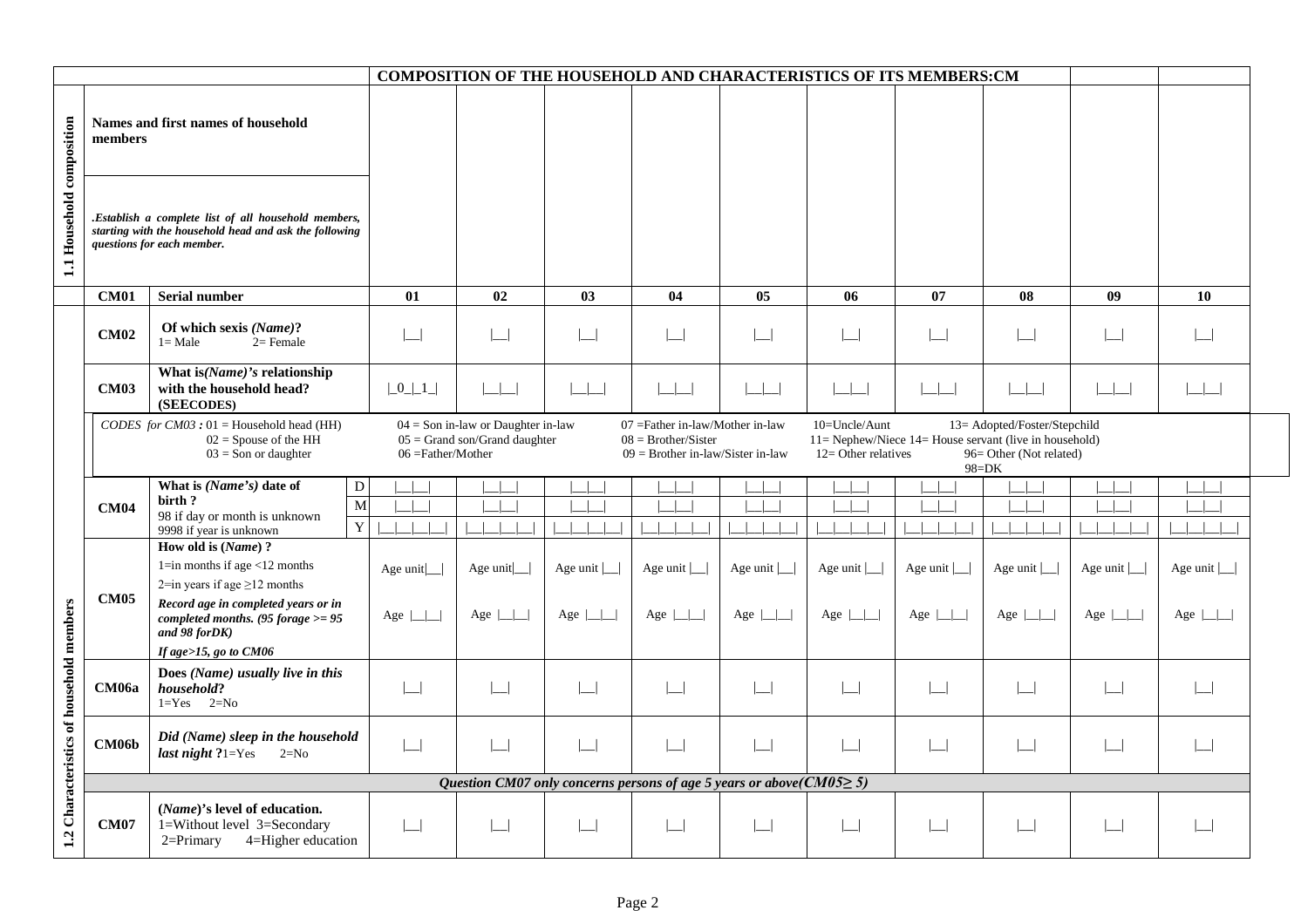|                   | <b>Serial Number</b>                                                                                                                                                                                                                                                                                                                                                                                                | 01                  | 02     | 0 <sub>3</sub> | 04 | 05           | 06 | 07                    | 08 | 09 | 10                                                          |  |  |
|-------------------|---------------------------------------------------------------------------------------------------------------------------------------------------------------------------------------------------------------------------------------------------------------------------------------------------------------------------------------------------------------------------------------------------------------------|---------------------|--------|----------------|----|--------------|----|-----------------------|----|----|-------------------------------------------------------------|--|--|
|                   | Question CM08 only concerns persons of age 10 years or above (CM05 $\geq$ 10)                                                                                                                                                                                                                                                                                                                                       |                     |        |                |    |              |    |                       |    |    |                                                             |  |  |
|                   | (Name)'s marital status.<br><b>CM08</b><br>(SEE CODES)                                                                                                                                                                                                                                                                                                                                                              |                     |        |                |    |              |    | $\boxed{\phantom{1}}$ |    |    |                                                             |  |  |
|                   | $2 = Free$ union $3 = Married$ monogamous<br>CODES for CM08 : $1 = Single$                                                                                                                                                                                                                                                                                                                                          | $6 = Widow/widower$ |        |                |    |              |    |                       |    |    |                                                             |  |  |
|                   | Child of aged 0 to 15 years (CM05 $\leq$ 15)                                                                                                                                                                                                                                                                                                                                                                        |                     |        |                |    |              |    |                       |    |    |                                                             |  |  |
| <b>CM09</b>       | Serial $N^{\circ}$ of (Name)'s natural<br>mother.<br>00 if out of household<br>97 if dead                                                                                                                                                                                                                                                                                                                           | $\vert \vert$       | $\Box$ |                |    | $\Box$       |    |                       |    |    |                                                             |  |  |
| <b>CM10</b>       | Serial $N^{\circ}$ of the person taking<br>care of (Name) in the household.                                                                                                                                                                                                                                                                                                                                         |                     |        |                |    | $\mathbb{R}$ |    |                       |    |    |                                                             |  |  |
| <b>CM11</b>       | Religion of the person taking care<br>of (Name) (SEE CODES)                                                                                                                                                                                                                                                                                                                                                         |                     |        | $\Box$         |    |              |    | $\Box$                |    |    |                                                             |  |  |
|                   | CODES for CM11 : $1 =$ Catholic $2 =$ Protestant $3 =$ Other Christian<br>$4 =$ Muslim<br>$6 = Without$ religion $7 = Other$ (specify).<br>$5 =$ Animist                                                                                                                                                                                                                                                            |                     |        |                |    |              |    |                       |    |    |                                                             |  |  |
|                   | TICK HERE IF ADDITIONAL QUESTIONNAIRE USED                                                                                                                                                                                                                                                                                                                                                                          |                     |        |                |    |              |    |                       |    |    |                                                             |  |  |
|                   | Probe to know if there are no other members in the household. In particular, proceed as such: Just to be sure that I have a complete list,                                                                                                                                                                                                                                                                          |                     |        |                |    |              |    |                       |    |    |                                                             |  |  |
|                   | a) Are there other persons such as little children that were not listed? Yes $\Box \rightarrow$ Add them in the household table No $\Box$                                                                                                                                                                                                                                                                           |                     |        |                |    |              |    |                       |    |    |                                                             |  |  |
|                   | b) Are there other persons who may not be members of your family such as house servants, employees, friends who usually live                                                                                                                                                                                                                                                                                        |                     |        |                |    |              |    |                       |    |    |                                                             |  |  |
|                   | here with their children? Yes $\Box \rightarrow$ Add them in the household table No $\Box$                                                                                                                                                                                                                                                                                                                          |                     |        |                |    |              |    |                       |    |    |                                                             |  |  |
|                   | c) Do you have invitees or temporary visitors who are here or other persons who slept here the previous night and who were not listed? Yes $\Box$ > Add them in the household table No<br>$\Box NB$ : Tick here if all household members were recorded $\Box$                                                                                                                                                       |                     |        |                |    |              |    |                       |    |    |                                                             |  |  |
|                   | <b>INFORMATION AND KNOWLEDGE OF THE VACCINATION CAMPAIGN: ICV</b>                                                                                                                                                                                                                                                                                                                                                   |                     |        |                |    |              |    |                       |    |    |                                                             |  |  |
|                   | ASK THESE QUESTIONS TO THE HOUSEHOLD HEAD, TO HIS/HER SPOUSE OR TO ANY ADULT PERSON REPRESENTING HIM/HER                                                                                                                                                                                                                                                                                                            |                     |        |                |    |              |    |                       |    |    |                                                             |  |  |
| ICV <sub>00</sub> | Serial number of the respondent to the ICV module (ICV00, ICV01 and ICV02)                                                                                                                                                                                                                                                                                                                                          |                     |        |                |    |              |    |                       |    |    |                                                             |  |  |
| ICV01             | A vaccination campaign against measles and rubella was carried out in your region from the 24 <sup>th</sup> to the 29 <sup>th</sup> November 2015, were you informed?<br>$4=No \rightarrow VI$ module<br>$1 = Yes$ , before the campaign<br>$2 = Yes$ , during the campaign<br>$3 = Yes$ , after the campaign                                                                                                       |                     |        |                |    |              |    |                       |    |    |                                                             |  |  |
| <b>ICV02</b>      | If yes, through which channels were you informed? list the two main ones (SEE CODES)                                                                                                                                                                                                                                                                                                                                |                     |        |                |    |              |    |                       |    |    | $2^{nd}$ channel    <br>$1st$ channel $\boxed{\phantom{1}}$ |  |  |
|                   | Codes for $ICV02$ : $01 = Public$ radio<br>$0.3 = TV$<br>$07$ =Informed by a vaccinated child<br>$09 = Mosque/Chapel$<br>$05$ =News papers<br>$11 =$ Schools<br>$04 = Posters$<br>06=Hospital/Health centre<br>$10=$ Community mobilizers $12=$ Traditional authorities $13=$ MINSANTE<br>$02 = Private radio$<br>08=Loud speaker/Crier<br>SMS $14$ =Neighbou/Acquaintance 96=Other (specify $0$ =No second channel |                     |        |                |    |              |    |                       |    |    |                                                             |  |  |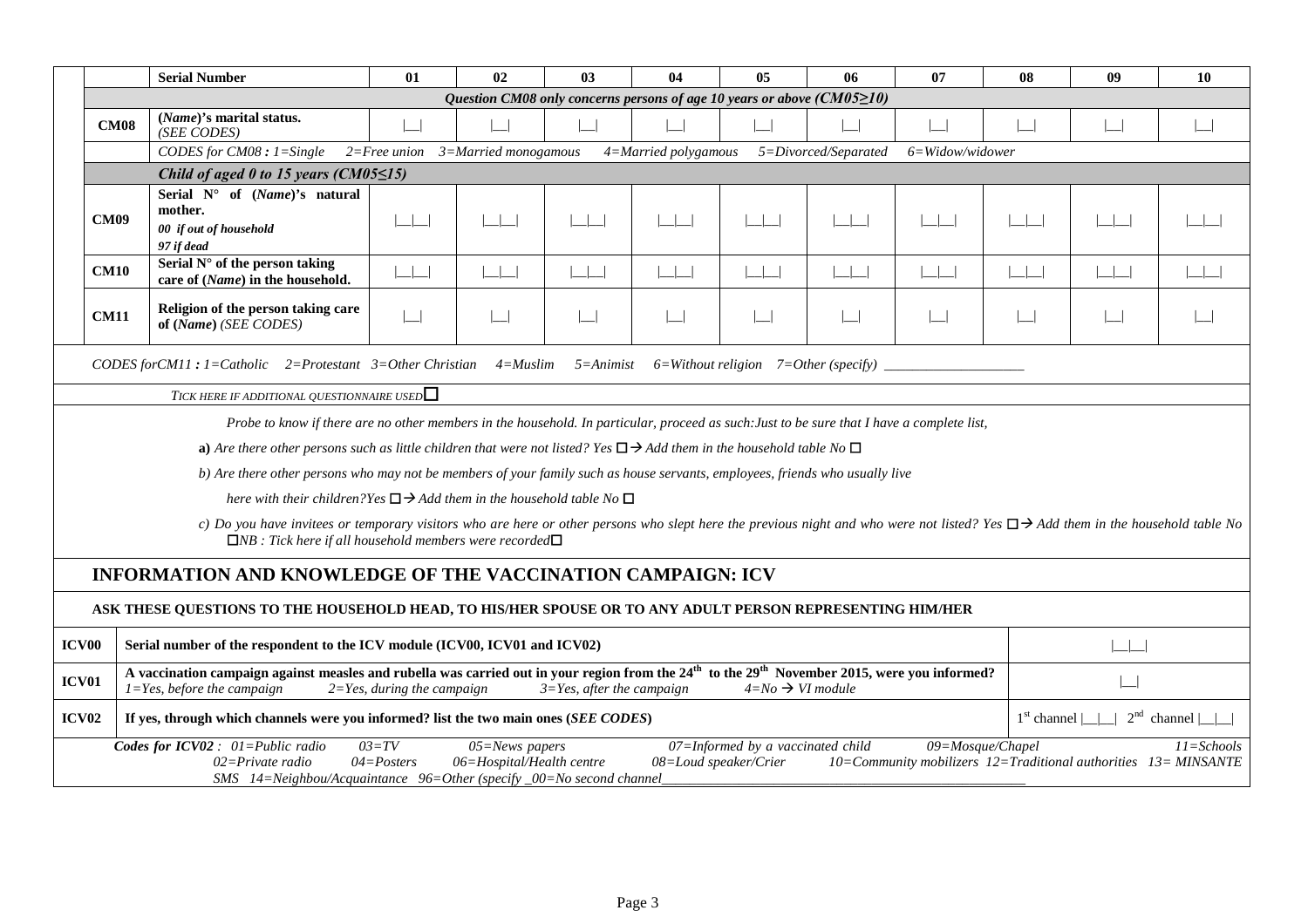|                                                                                                                                                                                                                         | <b>INFANTS VACCINATIONS AGAINST MEASLES AND RUBELLA: VI</b>                                                                                                                                                                                                                                       |                               |                                  |                                                                                                         |                                                                                                                   |                                                                                      |                                                                                                     |                                                                                                     |                                                                       |  |  |  |
|-------------------------------------------------------------------------------------------------------------------------------------------------------------------------------------------------------------------------|---------------------------------------------------------------------------------------------------------------------------------------------------------------------------------------------------------------------------------------------------------------------------------------------------|-------------------------------|----------------------------------|---------------------------------------------------------------------------------------------------------|-------------------------------------------------------------------------------------------------------------------|--------------------------------------------------------------------------------------|-----------------------------------------------------------------------------------------------------|-----------------------------------------------------------------------------------------------------|-----------------------------------------------------------------------|--|--|--|
|                                                                                                                                                                                                                         | QUESTION THE MOTHER OF THE CHILD, HER SPOUSE OR ANY OTHER PERSON WHO TAKES CARE OF THE CHILD<br>ASK THE FOLLOWING QUESTIONS FOR ALL CHILDREN AGED 0 to 15 years                                                                                                                                   |                               |                                  |                                                                                                         |                                                                                                                   |                                                                                      |                                                                                                     |                                                                                                     |                                                                       |  |  |  |
|                                                                                                                                                                                                                         |                                                                                                                                                                                                                                                                                                   | <b>CHILD N°1</b>              | <b>CHILD N°2</b>                 |                                                                                                         | CHILD N°3                                                                                                         | CHILD N°4                                                                            | CHILD N°5                                                                                           | CHILD N°6                                                                                           | CHILD N°7                                                             |  |  |  |
| <b>VI00</b>                                                                                                                                                                                                             | Serial N° of the child                                                                                                                                                                                                                                                                            | $\vert \vert$ $\vert$ $\vert$ | $\begin{array}{ccc} \end{array}$ |                                                                                                         | $\Box$                                                                                                            | $\vert \ \ \vert$                                                                    |                                                                                                     | $\Box$                                                                                              | $\vert \ \ \vert$                                                     |  |  |  |
|                                                                                                                                                                                                                         |                                                                                                                                                                                                                                                                                                   |                               |                                  |                                                                                                         |                                                                                                                   |                                                                                      |                                                                                                     |                                                                                                     |                                                                       |  |  |  |
|                                                                                                                                                                                                                         | NAMES AND FIRST NAMES OF<br>THE CHILD                                                                                                                                                                                                                                                             |                               |                                  |                                                                                                         |                                                                                                                   |                                                                                      |                                                                                                     |                                                                                                     |                                                                       |  |  |  |
|                                                                                                                                                                                                                         |                                                                                                                                                                                                                                                                                                   |                               |                                  |                                                                                                         |                                                                                                                   |                                                                                      |                                                                                                     |                                                                                                     |                                                                       |  |  |  |
| VI00A                                                                                                                                                                                                                   | Serial Number of the respondent<br>for the child                                                                                                                                                                                                                                                  | $\Box$                        | $\Box$                           |                                                                                                         | $\Box$                                                                                                            | $\Box$                                                                               | $\Box$                                                                                              | $\Box$                                                                                              |                                                                       |  |  |  |
| VIO1                                                                                                                                                                                                                    | Was (Name) living in the<br>household in the period of the 24 <sup>th</sup><br>to 29 <sup>th</sup> November 2015?<br>$1 = Yes$ $2 = No$                                                                                                                                                           |                               |                                  |                                                                                                         |                                                                                                                   |                                                                                      |                                                                                                     |                                                                                                     |                                                                       |  |  |  |
| VI02                                                                                                                                                                                                                    | Has (Name) been<br>brought/participated tothe<br>campaign of the 24 <sup>th</sup> to 29 <sup>th</sup><br>November 2015?<br>1=Yes 2=No $\rightarrow$ VI04                                                                                                                                          |                               |                                  |                                                                                                         |                                                                                                                   |                                                                                      |                                                                                                     |                                                                                                     |                                                                       |  |  |  |
| VI03                                                                                                                                                                                                                    | What motivated you to bring<br>(Name) to this campaign /to make<br>(Name) participate in this<br>campaign?                                                                                                                                                                                        |                               |                                  |                                                                                                         |                                                                                                                   |                                                                                      |                                                                                                     |                                                                                                     |                                                                       |  |  |  |
|                                                                                                                                                                                                                         | Codes for VI03 : 1=It's good to vaccinate the child 2=proposed and accepted by the child's father/my husband 3= proposed and accepted by someone else 4=imposed by the child's father/my<br>husband $5=$ imposed by someone else $6=$ by imitation $7=$ other (specify)                           |                               |                                  |                                                                                                         |                                                                                                                   |                                                                                      |                                                                                                     |                                                                                                     |                                                                       |  |  |  |
|                                                                                                                                                                                                                         | Is there a card for the vaccination                                                                                                                                                                                                                                                               |                               |                                  |                                                                                                         |                                                                                                                   |                                                                                      |                                                                                                     |                                                                                                     |                                                                       |  |  |  |
| VI04                                                                                                                                                                                                                    | campaign against measles and<br>rubella of the 24 <sup>th</sup> to 29 <sup>th</sup><br>November 2015 for (Name)?<br>$1 = >$ Card seen<br>2=Card existing, not seen                                                                                                                                |                               |                                  |                                                                                                         |                                                                                                                   |                                                                                      |                                                                                                     |                                                                                                     |                                                                       |  |  |  |
|                                                                                                                                                                                                                         | 3=No card $\rightarrow$ VI06<br>Of which type was this card?                                                                                                                                                                                                                                      |                               |                                  |                                                                                                         |                                                                                                                   |                                                                                      |                                                                                                     |                                                                                                     |                                                                       |  |  |  |
| <b>VI05</b>                                                                                                                                                                                                             | $I = Standard card (red)$<br>2= Photocopy of the standard card<br>3=Hand written card (sheet of paper of white<br>colour or of other colour)<br>4= Other campaign card (yellow fever,<br>previous measles, etc.)<br>$6 = Other(specify)$                                                          | $\mathbf{I}$                  |                                  |                                                                                                         |                                                                                                                   |                                                                                      |                                                                                                     |                                                                                                     |                                                                       |  |  |  |
| VI06                                                                                                                                                                                                                    | Was (Name) vaccinated against<br>measles and rubella during the<br>campaign of the 24 <sup>th</sup> to 29 <sup>th</sup><br>November 2015?<br>$1 = Yes$ , with card seen<br>2= Yes, with card not seen<br>$3 = Yes$ , without card<br>$4=N_0 \rightarrow RNV$<br>8= Doesn't know→Next child or end |                               |                                  |                                                                                                         |                                                                                                                   |                                                                                      |                                                                                                     |                                                                                                     |                                                                       |  |  |  |
|                                                                                                                                                                                                                         | (Name)'s date of vaccination                                                                                                                                                                                                                                                                      | $\mathbf D$                   |                                  |                                                                                                         |                                                                                                                   | $\vert \ \ \vert$                                                                    | $\perp$                                                                                             | $\perp$                                                                                             |                                                                       |  |  |  |
| VI07                                                                                                                                                                                                                    | 98 if day or month                                                                                                                                                                                                                                                                                | M                             |                                  |                                                                                                         |                                                                                                                   |                                                                                      |                                                                                                     |                                                                                                     |                                                                       |  |  |  |
|                                                                                                                                                                                                                         | unknown<br>9998 if year unknown                                                                                                                                                                                                                                                                   | $\mathbf Y$                   |                                  |                                                                                                         |                                                                                                                   |                                                                                      |                                                                                                     |                                                                                                     |                                                                       |  |  |  |
| <b>VI08</b>                                                                                                                                                                                                             | Can you tell me how (Name) was<br>vaccinated?<br>$(if 4, 5 or 8 \rightarrow RNV)$ (See Codes)                                                                                                                                                                                                     |                               |                                  |                                                                                                         |                                                                                                                   |                                                                                      |                                                                                                     |                                                                                                     |                                                                       |  |  |  |
| VI09                                                                                                                                                                                                                    | Where was (Name) vaccinated?<br>(See Codes)                                                                                                                                                                                                                                                       | $\blacksquare$                | ப                                |                                                                                                         | $\vert$ $\vert$                                                                                                   | $\vert$ $\vert$                                                                      | $\Box$                                                                                              | $\mathbf{I}$                                                                                        |                                                                       |  |  |  |
|                                                                                                                                                                                                                         | <b>CODES for VI08:</b> 1=injected in the arm/in the left forearm/right forearm 2=Injected in the thigh 3=Injected elsewhere (specify)                                                                                                                                                             |                               |                                  |                                                                                                         |                                                                                                                   |                                                                                      |                                                                                                     |                                                                                                     | $4 = Has$                                                             |  |  |  |
| 5=Other (specify)<br>received tablets/drops<br>8=Doesn't know<br><b>CODES for V109:</b> 1=School<br>$3$ =Chief's palace<br>$4 = Market$<br>$5 = Other$ fixed post<br>$2 = Health facility$<br>$6 = In$ the household/at |                                                                                                                                                                                                                                                                                                   |                               |                                  |                                                                                                         |                                                                                                                   |                                                                                      |                                                                                                     |                                                                                                     |                                                                       |  |  |  |
| home7=Other(specify)<br>8=Doesn't knows<br>FILTER: If (Name) was not vaccinated during the last campaign, skip to the RNV module (Reasons of Non Vaccination)                                                           |                                                                                                                                                                                                                                                                                                   |                               |                                  |                                                                                                         |                                                                                                                   |                                                                                      |                                                                                                     |                                                                                                     |                                                                       |  |  |  |
| <b>VI010</b>                                                                                                                                                                                                            | After administering the vaccine<br>against measles and rubella<br>'during the campaign', did<br>$1 = Yes$<br>(Name) have side effects (signs<br>2=No → Next child or end<br>3=DK→Next child or end<br>or problems) due to this<br>vaccine?                                                        |                               |                                  | $1 = Yes$<br>2=No<br>$\rightarrow$ Next child<br>or end<br>$3=DK$<br>$\rightarrow$ Next child<br>or end | $1 = Yes$<br>$2 = No$<br>$\rightarrow$ Next<br>child or<br>end<br>$3=DK$<br>$\rightarrow$ Next<br>child or<br>end | $1 = Yes$<br>2=No →Next<br>child or end<br>$3 = DK \rightarrow Next$<br>child or end | $1 = Yes$<br>$2 = No \rightarrow Next$<br>child or end<br>$3 = DK \rightarrow Next$<br>child or end | $1 = Yes$<br>$2 = No \rightarrow Next$<br>child or end<br>$3 = DK \rightarrow Next$<br>child or end | $1 = Yes$<br>2=No →Next<br>child or end<br>3=DK →Next<br>child or end |  |  |  |
| <b>VI11</b>                                                                                                                                                                                                             | If yes, which signs was (Name)<br>showing? (See codes)<br>Give the two main ones                                                                                                                                                                                                                  | Sign1                         | Sign2                            | Sign1<br>Sign2                                                                                          | Sign1<br>Sign2                                                                                                    | Sign1<br>Sign2                                                                       | Sige1  <br>Sign2                                                                                    | Sign1<br>Sign2                                                                                      | Sign1<br>Sign2                                                        |  |  |  |